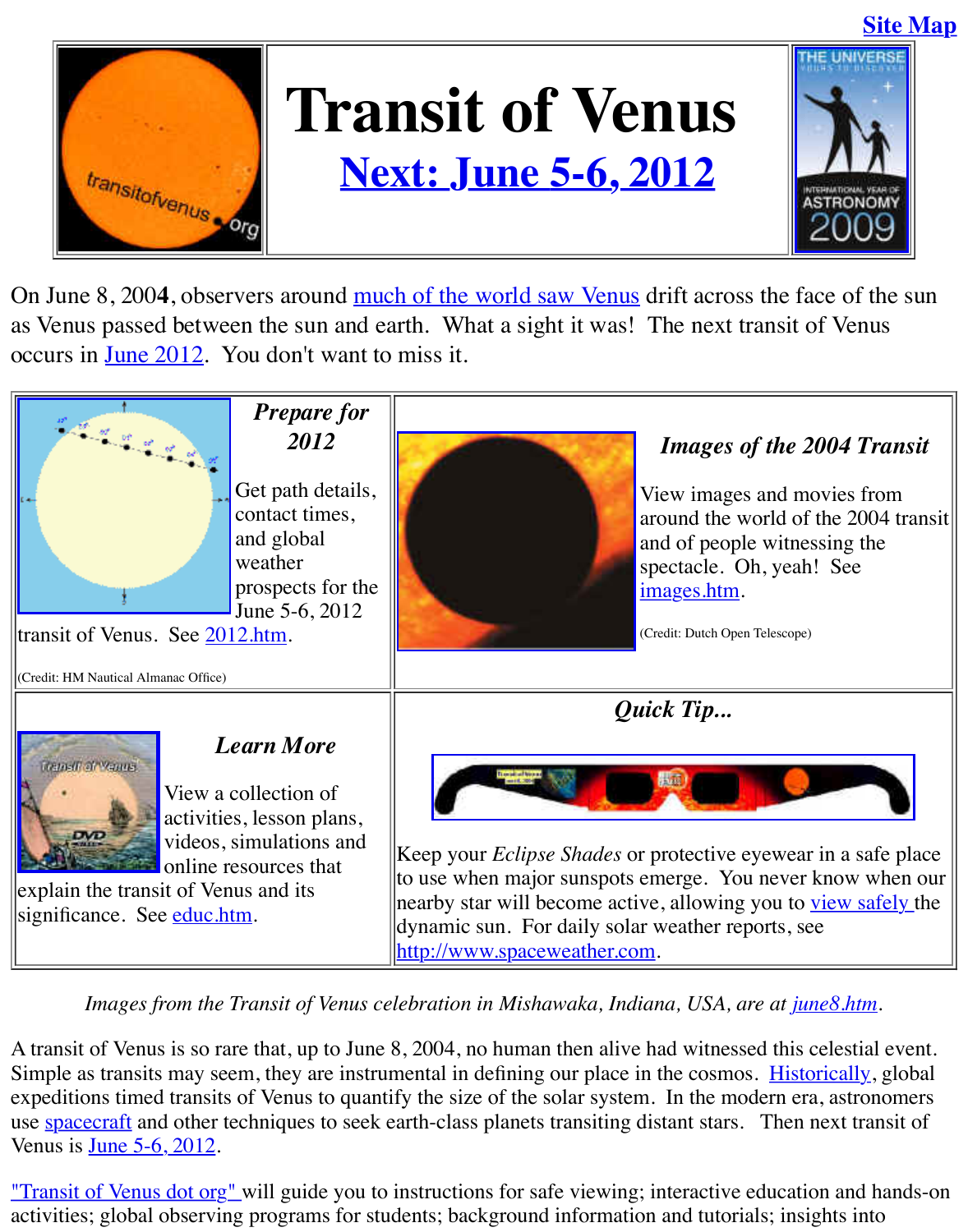

| <b>CLICK BELOW</b>                               | TO FIND THIS                                                                                                                                                                                                                                                       |
|--------------------------------------------------|--------------------------------------------------------------------------------------------------------------------------------------------------------------------------------------------------------------------------------------------------------------------|
| <u>June 5-6, 2012</u><br><b>Transit of Venus</b> | Get ready to see the June 5-6, 2012, trans<br>where the transit will be seen<br>starting and ending times<br>the path of Venus across the sun's d<br>global maps<br>local circumstances                                                                            |
| <b>2006 Transit of Mercury</b>                   | View details and images of the Transit of<br>occurred November 8, 2006.                                                                                                                                                                                            |
| <b>Safety!</b>                                   | "Do not look at the sun without proper $e$<br>While that warning is seemingly obvious<br>mean to the person who still wants to wit<br>of Venus? Suggested viewing techniques<br>enjoy the sight without losing yours. Obs<br>responsible for their own eye safety. |
| <b>Education Resources</b>                       | <i>Transit of Venus Program on DVD</i><br>hands-on activities and lesson plan<br>interactive programs, animations, s<br>and Applets<br>publications, workshops, conference<br><b>NASA Sun-Earth Connection Educ</b>                                                |
|                                                  | <b>Extensive bibliography</b><br>Summaries of global expeditions<br>Original prints, maps, drawings, ph<br>Popular accounts, newspaper headl<br>excerpts<br>1769 Transit of Venus-<br>incl. Jeremiah Horrocks, St. Mic                                             |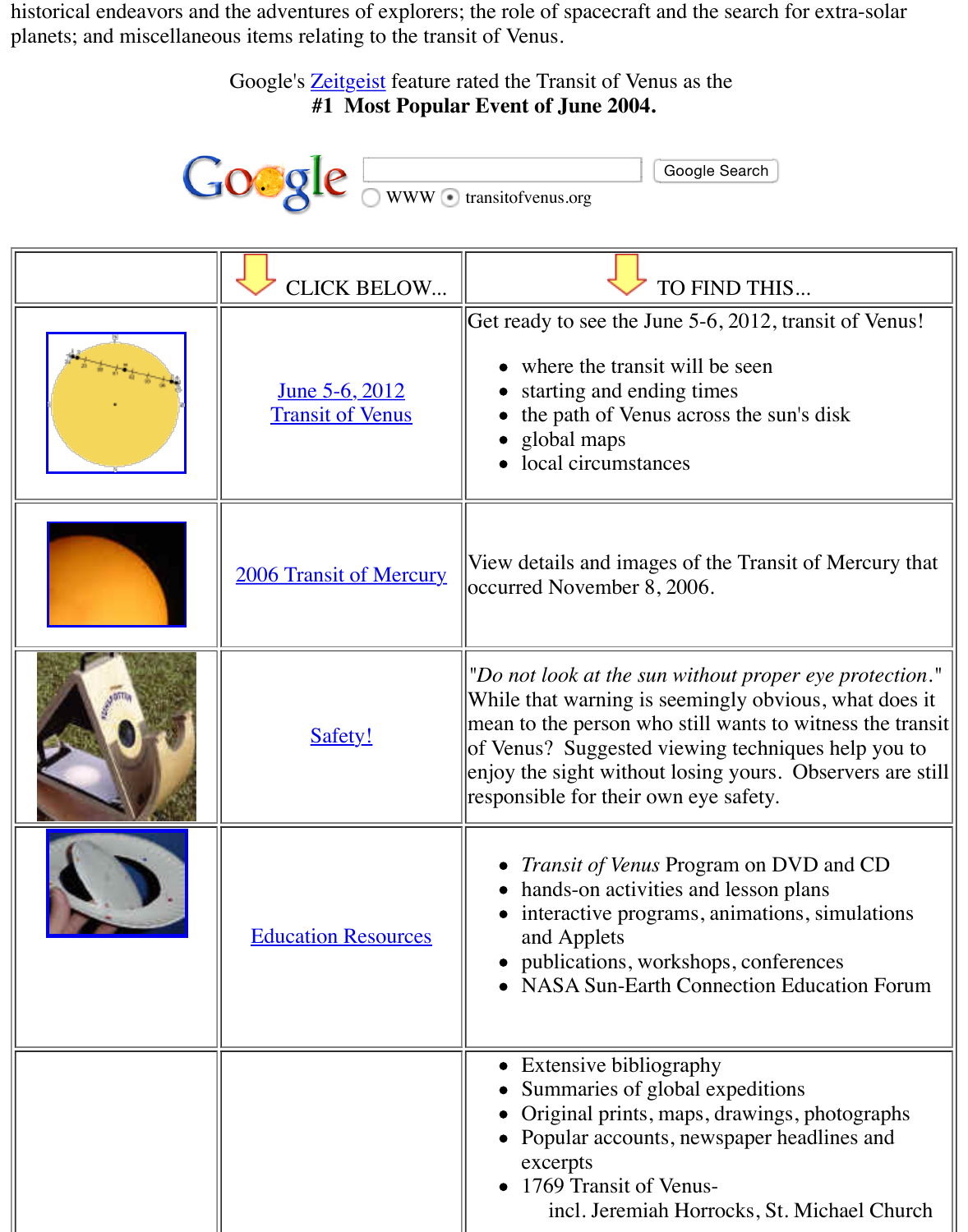|                         |                                                                       | Original US Naval Observatory ex<br>photographs<br>Photographic techniques introduce<br>Women observers<br>Archival records and historic docul                                                                                                                                                                                                                     |
|-------------------------|-----------------------------------------------------------------------|--------------------------------------------------------------------------------------------------------------------------------------------------------------------------------------------------------------------------------------------------------------------------------------------------------------------------------------------------------------------|
|                         | <b>Science and Math</b><br>of Transits                                | • Measuring the distance to the sun<br>The infamous "black drop" effect<br>The irregular period of transits<br>Advanced amateur program to find<br>planets<br>Background on the planet Venus                                                                                                                                                                       |
|                         | <b>Spacecraft</b> and<br>the Search for<br><b>Extra-Solar Planets</b> | • Kepler spacecraft-<br>incl. mission overview, images,<br>models, FAQ<br>• SOHO spacecraft<br>incl. images of sun in multiple w<br>resources, Sun as Art<br><b>TRACE</b> spacecraft<br><b>Transit of Mercury images</b><br>Searching for extra-solar planets vi<br>SETI and the "wink" method                                                                     |
| <b>I runset of Venu</b> | <b>SITE MAP</b>                                                       | For an expanded version of the many sub<br>contained on this website,<br>see our full-length site map. Highlights i<br>Observing projects<br>Black drop effect<br>Kids Stuff<br>Shop of transit of Venus souvenirs<br>Music related to the transit of Venu<br>US Naval Observatory historic pho<br>The PHM Planetarium & Air/Space<br>Mishawaka, IN<br>Oodles more |

## **IN[TERNAL LINK](http://old.transitofvenus.org/sitemap.htm)S:**

2012 June 5-6 Activities Art Exhibit Award Black Drop Effect Cicadas Collection<br>Frequently Asked Questions (FAQ) Flyer Gallery Great Lakes Planetarium Association Gallery Great Lakes Planetarium Associations